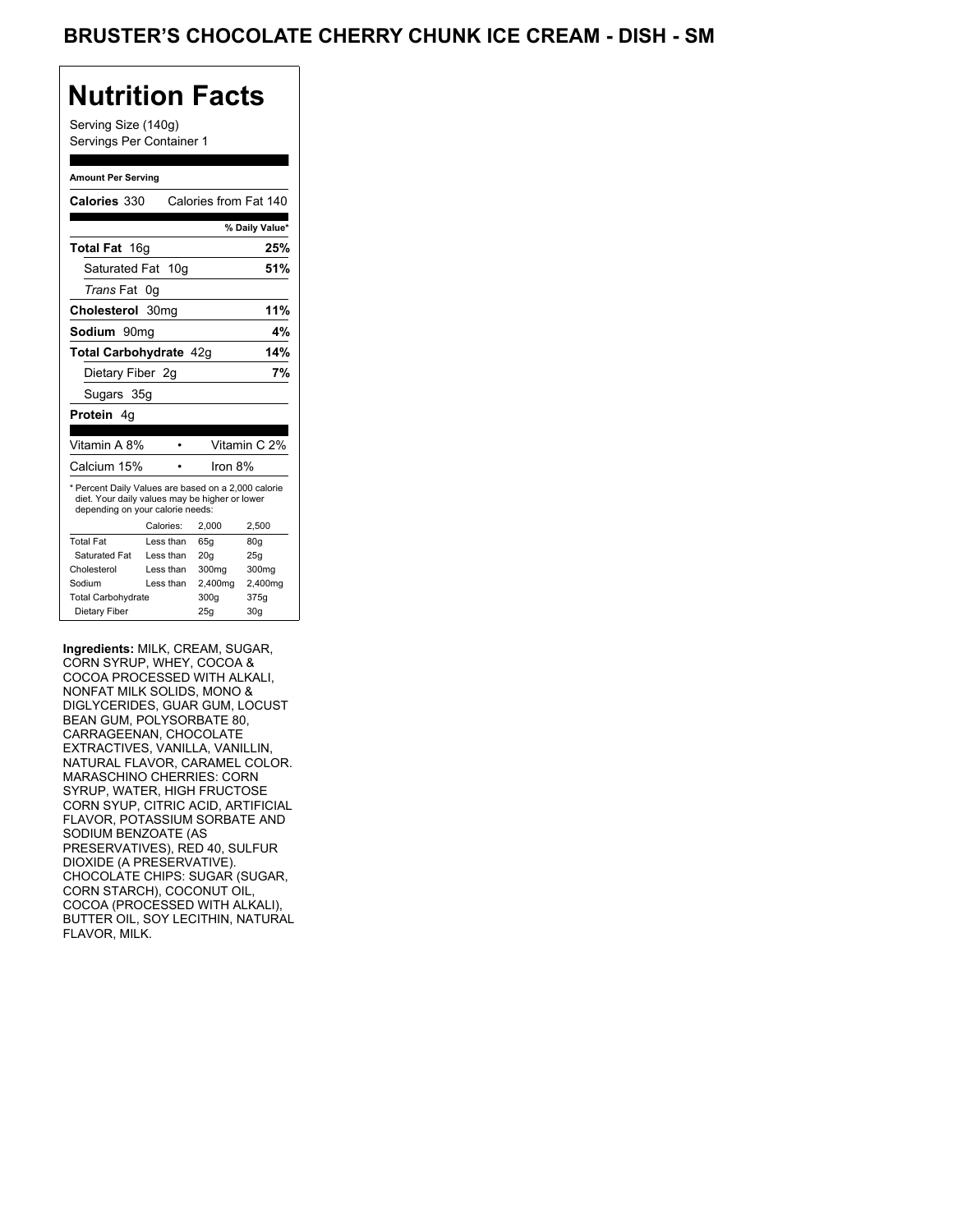### BRUSTER'S CHOCOLATE CHERRY CHUNK ICE CREAM - DISH - REG

# Nutrition Facts

Serving Size (210g) Servings Per Container 1

#### Amount Per Serving

| Calories 490                                                                                                                              |                  | Calories from Fat 220 |                 |
|-------------------------------------------------------------------------------------------------------------------------------------------|------------------|-----------------------|-----------------|
|                                                                                                                                           |                  |                       | % Daily Value*  |
| Total Fat 24g                                                                                                                             |                  |                       | 37%             |
| Saturated Fat 15g                                                                                                                         |                  |                       | 77%             |
| Trans Fat                                                                                                                                 | 0g               |                       |                 |
| Cholesterol                                                                                                                               | 50 <sub>mq</sub> |                       | 16%             |
| Sodium 135mg                                                                                                                              |                  |                       | 6%              |
| Total Carbohydrate 63g                                                                                                                    |                  |                       | 21%             |
| Dietary Fiber 3q                                                                                                                          |                  |                       | 10%             |
| Sugars 52g                                                                                                                                |                  |                       |                 |
| Protein<br>6a                                                                                                                             |                  |                       |                 |
| Vitamin A 15%                                                                                                                             |                  |                       | Vitamin C 4%    |
| Calcium 20%                                                                                                                               |                  | Iron 15%              |                 |
| * Percent Daily Values are based on a 2,000 calorie<br>diet. Your daily values may be higher or lower<br>depending on your calorie needs: |                  |                       |                 |
|                                                                                                                                           | Calories:        | 2.000                 | 2,500           |
| <b>Total Fat</b>                                                                                                                          | Less than        | 65q                   | 80g             |
| Saturated Fat                                                                                                                             | Less than        | 20q                   | 25g             |
| Cholesterol                                                                                                                               | Less than        | 300mg                 | 300mg           |
| Sodium                                                                                                                                    | Less than        | 2,400mg               | 2,400mg         |
| <b>Total Carbohydrate</b>                                                                                                                 |                  | 300q                  | 375g            |
| Dietary Fiber                                                                                                                             |                  | 25g                   | 30 <sub>g</sub> |

Ingredients: MILK, CREAM, SUGAR, CORN SYRUP, WHEY, COCOA & COCOA PROCESSED WITH ALKALI, NONFAT MILK SOLIDS, MONO & DIGLYCERIDES, GUAR GUM, LOCUST BEAN GUM, POLYSORBATE 80, CARRAGEENAN, CHOCOLATE EXTRACTIVES, VANILLA, VANILLIN, NATURAL FLAVOR, CARAMEL COLOR. MARASCHINO CHERRIES: CORN SYRUP, WATER, HIGH FRUCTOSE CORN SYUP, CITRIC ACID, ARTIFICIAL FLAVOR, POTASSIUM SORBATE AND SODIUM BENZOATE (AS PRESERVATIVES), RED 40, SULFUR DIOXIDE (A PRESERVATIVE). CHOCOLATE CHIPS: SUGAR (SUGAR, CORN STARCH), COCONUT OIL, COCOA (PROCESSED WITH ALKALI), BUTTER OIL, SOY LECITHIN, NATURAL FLAVOR, MILK.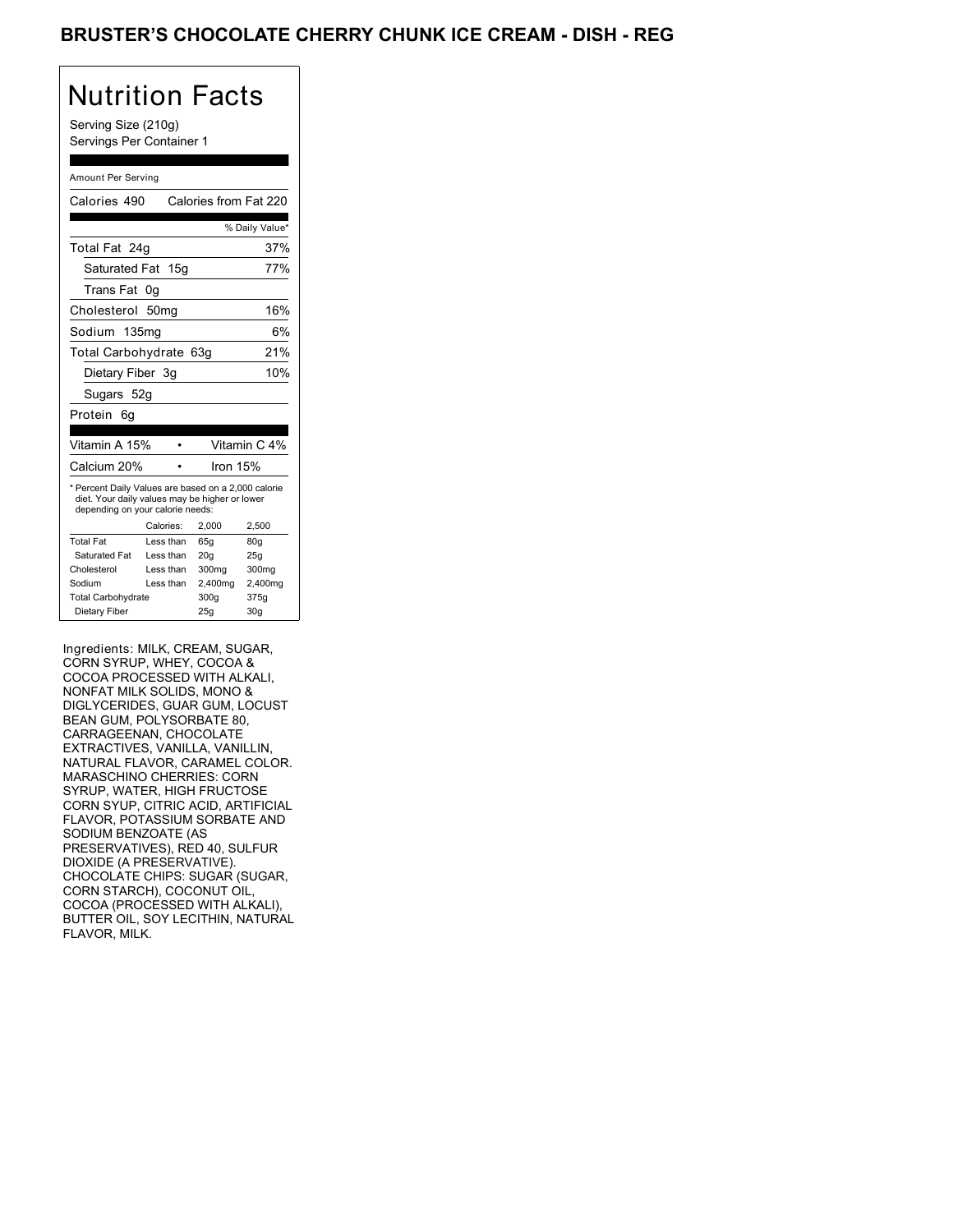### BRUSTER'S CHOCOLATE CHERRY CHUNK ICE CREAM - DISH - LG

# Nutrition Facts

Serving Size (280g) Servings Per Container 1

#### Amount Per Serving

| Calories 660                                                                                                                              |           | Calories from Fat 290 |                |
|-------------------------------------------------------------------------------------------------------------------------------------------|-----------|-----------------------|----------------|
|                                                                                                                                           |           |                       | % Daily Value* |
| Total Fat 32q                                                                                                                             |           |                       | 49%            |
| Saturated Fat 21g                                                                                                                         |           |                       | 103%           |
| Trans Fat                                                                                                                                 | 0g        |                       |                |
| Cholesterol                                                                                                                               | 65mg      |                       | 22%            |
| Sodium 180mg                                                                                                                              |           |                       | 8%             |
| Total Carbohydrate 84g                                                                                                                    |           |                       | 28%            |
| Dietary Fiber 3g                                                                                                                          |           |                       | 13%            |
| Sugars 69g                                                                                                                                |           |                       |                |
| Protein 7g                                                                                                                                |           |                       |                |
|                                                                                                                                           |           |                       |                |
|                                                                                                                                           |           |                       |                |
| Vitamin A 15%                                                                                                                             |           |                       | Vitamin C 4%   |
| Calcium 25%                                                                                                                               |           | Iron $20%$            |                |
| * Percent Daily Values are based on a 2,000 calorie<br>diet. Your daily values may be higher or lower<br>depending on your calorie needs: |           |                       |                |
|                                                                                                                                           | Calories: | 2.000                 | 2,500          |
| <b>Total Fat</b>                                                                                                                          | Less than | 65q                   | 80g            |
| Saturated Fat                                                                                                                             | Less than | 20q                   | 25q            |
| Cholesterol                                                                                                                               | Less than | 300mg                 | 300mg          |
| Sodium                                                                                                                                    | Less than | 2,400mg               | 2,400mg        |
| <b>Total Carbohydrate</b>                                                                                                                 |           | 300q                  | 375g           |

Ingredients: MILK, CREAM, SUGAR, CORN SYRUP, WHEY, COCOA & COCOA PROCESSED WITH ALKALI, NONFAT MILK SOLIDS, MONO & DIGLYCERIDES, GUAR GUM, LOCUST BEAN GUM, POLYSORBATE 80, CARRAGEENAN, CHOCOLATE EXTRACTIVES, VANILLA, VANILLIN, NATURAL FLAVOR, CARAMEL COLOR. MARASCHINO CHERRIES: CORN SYRUP, WATER, HIGH FRUCTOSE CORN SYUP, CITRIC ACID, ARTIFICIAL FLAVOR, POTASSIUM SORBATE AND SODIUM BENZOATE (AS PRESERVATIVES), RED 40, SULFUR DIOXIDE (A PRESERVATIVE). CHOCOLATE CHIPS: SUGAR (SUGAR, CORN STARCH), COCONUT OIL, COCOA (PROCESSED WITH ALKALI), BUTTER OIL, SOY LECITHIN, NATURAL FLAVOR, MILK.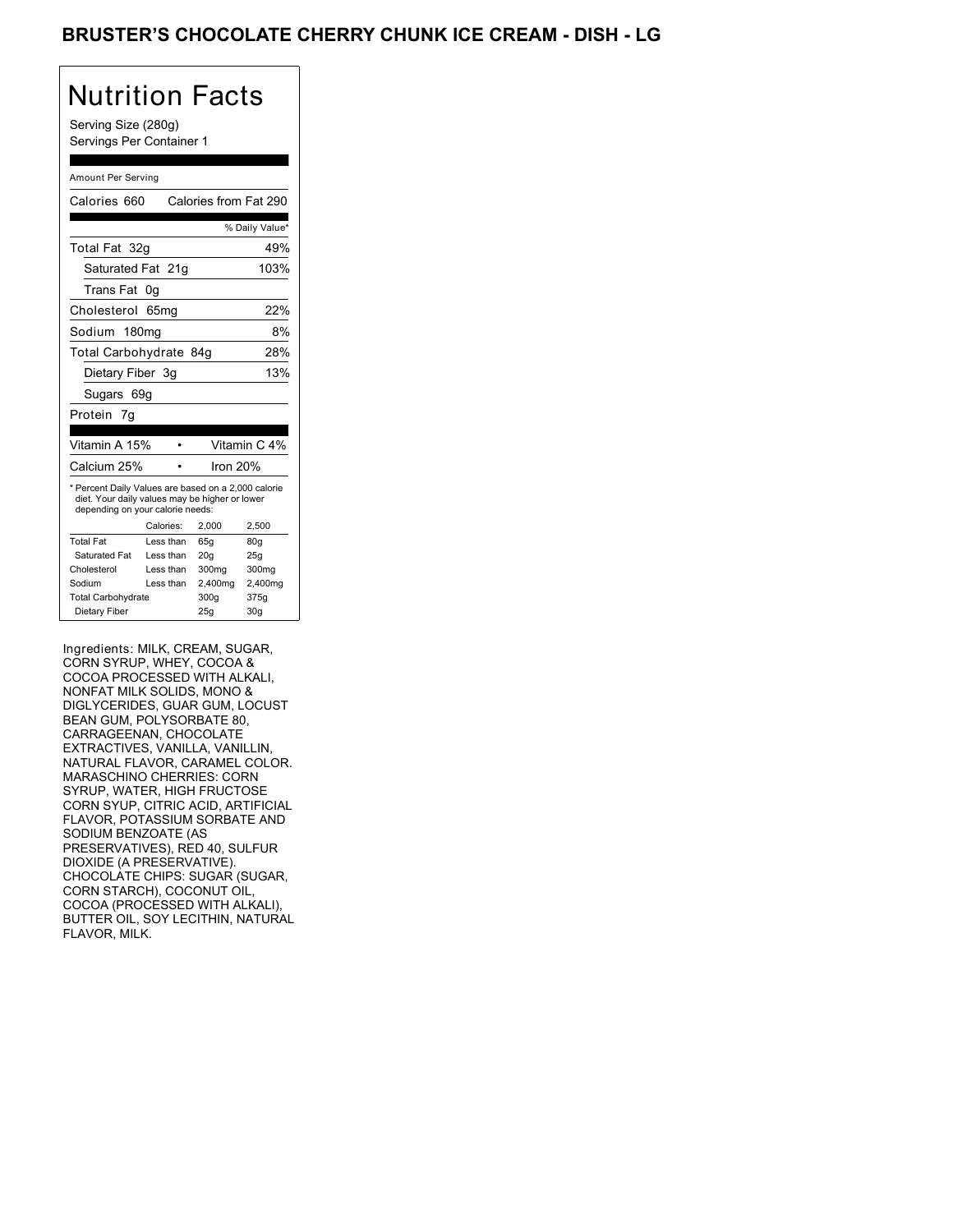Serving Size (153g) Servings Per Container 1

### Amount Per Serving

| Calories 380           | Calories from Fat 150                               |
|------------------------|-----------------------------------------------------|
|                        | % Daily Value*                                      |
| Total Fat 16g          | 25%                                                 |
| Saturated Fat 10g      | 51%                                                 |
| Trans Fat 0q           |                                                     |
| Cholesterol 30mg       | 11%                                                 |
| Sodium 110mg           | 5%                                                  |
| Total Carbohydrate 54g | 18%                                                 |
| Dietary Fiber 2g       | 7%                                                  |
| Sugars 38g             |                                                     |
| Protein 4q             |                                                     |
| Vitamin A 8%           | Vitamin C 2%                                        |
| Calcium 15%            | Iron $10%$                                          |
| diet.                  | * Percent Daily Values are based on a 2,000 calorie |

Ingredients: MILK, CREAM, SUGAR, CORN SYRUP, WHEY, COCOA & COCOA PROCESSED WITH ALKALI, NONFAT MILK SOLIDS, MONO & DIGLYCERIDES, GUAR GUM, LOCUST BEAN GUM, POLYSORBATE 80, CARRAGEENAN, CHOCOLATE EXTRACTIVES, VANILLA, VANILLIN, NATURAL FLAVOR, CARAMEL COLOR. MARASCHINO CHERRIES: CORN SYRUP, WATER, HIGH FRUCTOSE CORN SYUP, CITRIC ACID, ARTIFICIAL FLAVOR, POTASSIUM SORBATE AND SODIUM BENZOATE (AS PRESERVATIVES), RED 40, SULFUR DIOXIDE (A PRESERVATIVE). CHOCOLATE CHIPS: SUGAR (SUGAR, CORN STARCH), COCONUT OIL, COCOA (PROCESSED WITH ALKALI), BUTTER OIL, SOY LECITHIN, NATURAL FLAVOR, MILK. SUGAR CONE: ENRICHED WHEAT FLOUR (ENRICHED WITH NIACIN, REDUCED IRON, THIAMIN MONONITRATE, RIBOFLAVIN, FOLIC ACID), TAPIOCA FLOUR, SUGAR, VEGETABLE SHORTENING (SOYBEAN AND/OR CANOLA OIL, MODIFIED PALM OIL, SOY LECITHIN, AND/OR PARTIALLY HYDROGENATED SOYBEAN OIL), OAT FIBER AND/OR VEGETABLE FIBER, SALT, CARAMEL COLOR, ARTIFICIAL FLAVOR, SOY LECITHIN.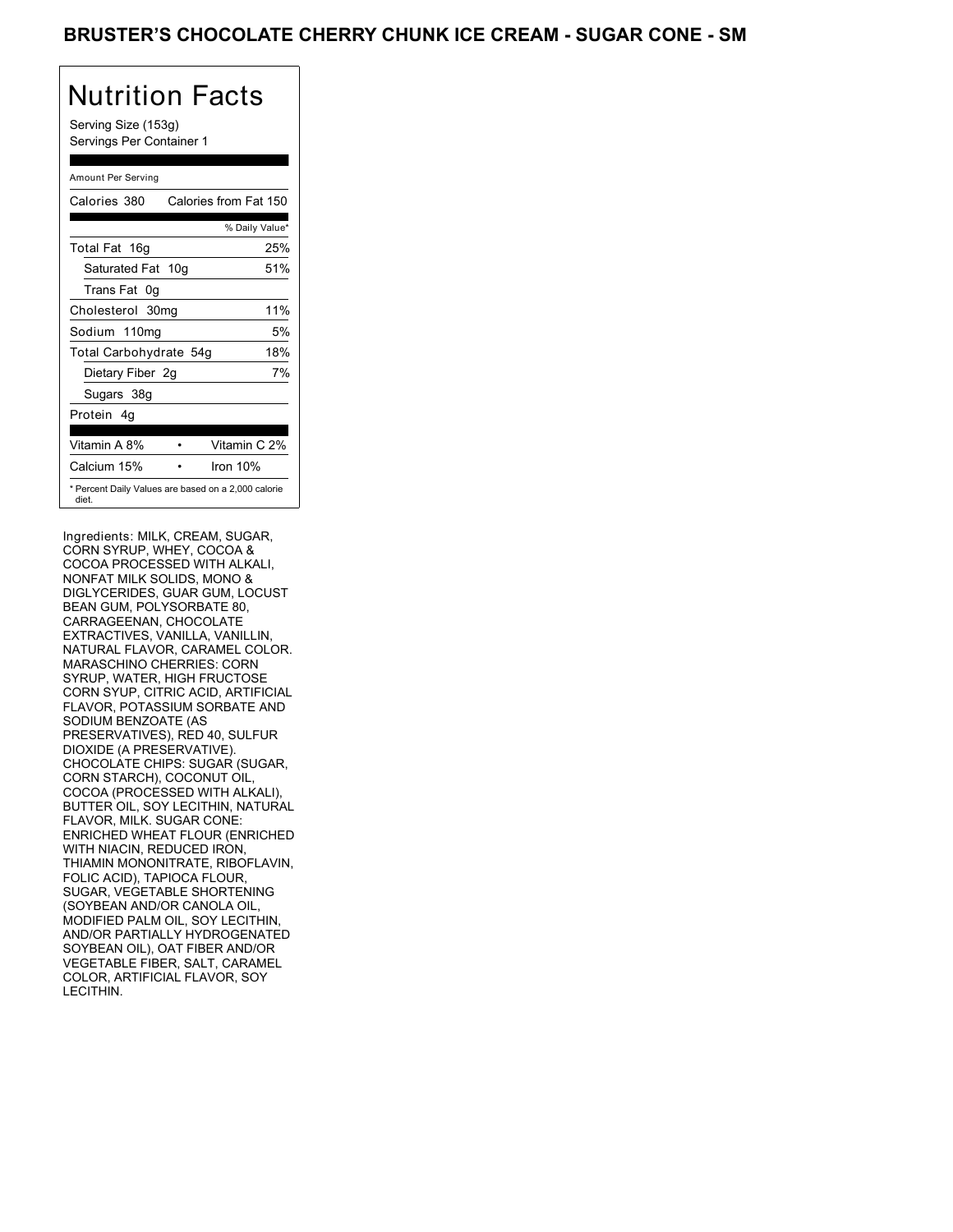Serving Size (223g) Servings Per Container 1

#### Amount Per Serving

| Calories 540           | Calories from Fat 220                               |
|------------------------|-----------------------------------------------------|
|                        | % Daily Value*                                      |
| Total Fat 24g          | 37%                                                 |
| Saturated Fat 15g      | 77%                                                 |
| Trans Fat 0q           |                                                     |
| Cholesterol 50mg       | 16%                                                 |
| Sodium 160mg           | 6%                                                  |
| Total Carbohydrate 75g | 25%                                                 |
| Dietary Fiber 3g       | 10%                                                 |
| Sugars 55g             |                                                     |
| Protein 6q             |                                                     |
| Vitamin A 15%          | Vitamin C 4%                                        |
| Calcium 20%            | Iron 15%                                            |
| diet.                  | * Percent Daily Values are based on a 2,000 calorie |

Ingredients: MILK, CREAM, SUGAR, CORN SYRUP, WHEY, COCOA & COCOA PROCESSED WITH ALKALI, NONFAT MILK SOLIDS, MONO & DIGLYCERIDES, GUAR GUM, LOCUST BEAN GUM, POLYSORBATE 80, CARRAGEENAN, CHOCOLATE EXTRACTIVES, VANILLA, VANILLIN, NATURAL FLAVOR, CARAMEL COLOR. MARASCHINO CHERRIES: CORN SYRUP, WATER, HIGH FRUCTOSE CORN SYUP, CITRIC ACID, ARTIFICIAL FLAVOR, POTASSIUM SORBATE AND SODIUM BENZOATE (AS PRESERVATIVES), RED 40, SULFUR DIOXIDE (A PRESERVATIVE). CHOCOLATE CHIPS: SUGAR (SUGAR, CORN STARCH), COCONUT OIL, COCOA (PROCESSED WITH ALKALI), BUTTER OIL, SOY LECITHIN, NATURAL FLAVOR, MILK. SUGAR CONE: ENRICHED WHEAT FLOUR (ENRICHED WITH NIACIN, REDUCED IRON, THIAMIN MONONITRATE, RIBOFLAVIN, FOLIC ACID), TAPIOCA FLOUR, SUGAR, VEGETABLE SHORTENING (SOYBEAN AND/OR CANOLA OIL, MODIFIED PALM OIL, SOY LECITHIN, AND/OR PARTIALLY HYDROGENATED SOYBEAN OIL), OAT FIBER AND/OR VEGETABLE FIBER, SALT, CARAMEL COLOR, ARTIFICIAL FLAVOR, SOY LECITHIN.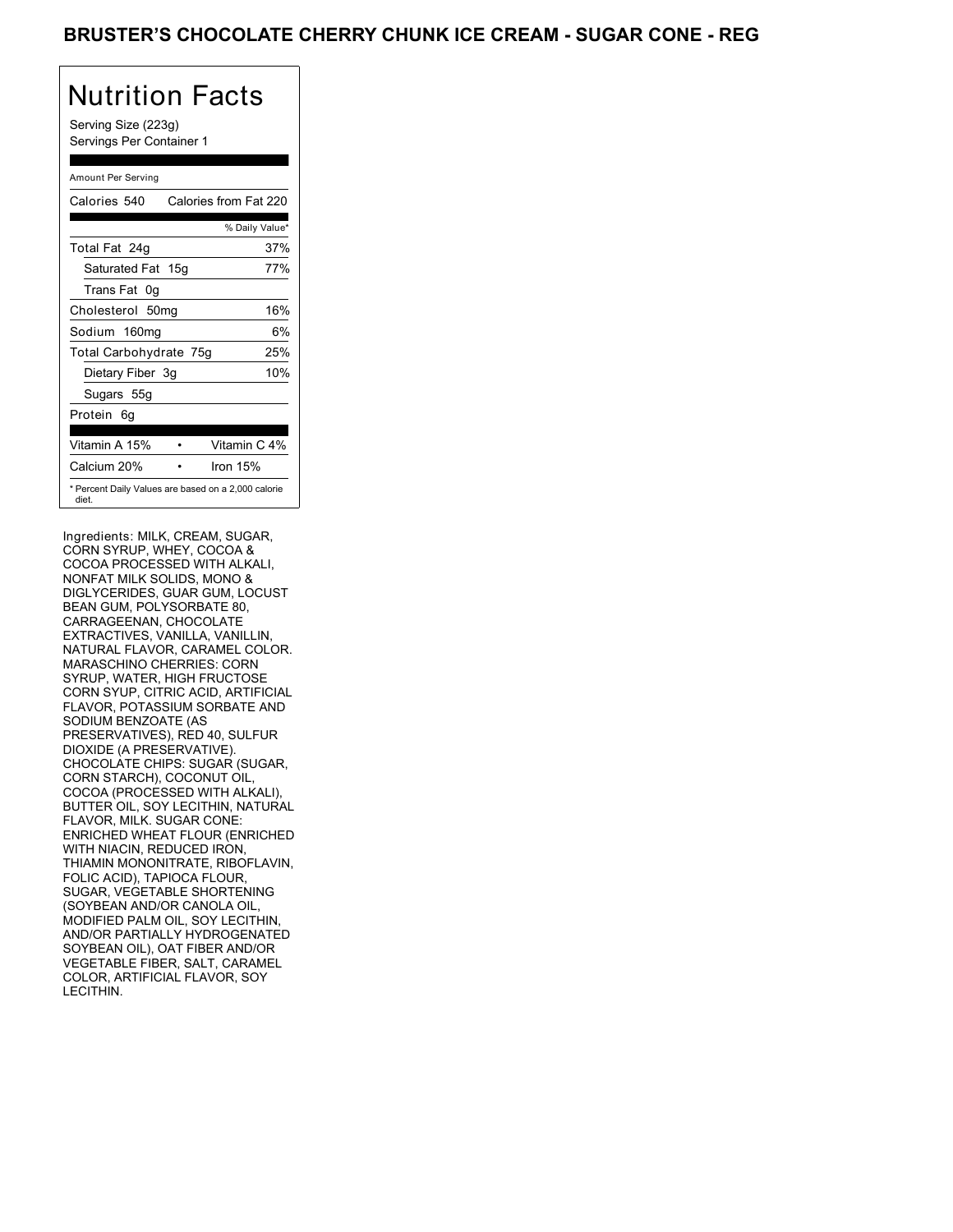Serving Size (293g) Servings Per Container 1

### Amount Per Serving

| Calories 710           | Calories from Fat 290                               |
|------------------------|-----------------------------------------------------|
|                        | % Daily Value*                                      |
| Total Fat 32g          | 50%                                                 |
| Saturated Fat 21g      | 103%                                                |
| Trans Fat 0g           |                                                     |
| Cholesterol 65mg       | 22%                                                 |
| Sodium 200mg           | 8%                                                  |
| Total Carbohydrate 96g | 32%                                                 |
| Dietary Fiber 3g       | 13%                                                 |
| Sugars 72g             |                                                     |
| Protein 8q             |                                                     |
|                        |                                                     |
| Vitamin A 15%          | Vitamin C 4%                                        |
| Calcium 25%            | Iron 20%                                            |
| diet.                  | * Percent Daily Values are based on a 2,000 calorie |

Ingredients: MILK, CREAM, SUGAR, CORN SYRUP, WHEY, COCOA & COCOA PROCESSED WITH ALKALI, NONFAT MILK SOLIDS, MONO & DIGLYCERIDES, GUAR GUM, LOCUST BEAN GUM, POLYSORBATE 80, CARRAGEENAN, CHOCOLATE EXTRACTIVES, VANILLA, VANILLIN, NATURAL FLAVOR, CARAMEL COLOR. MARASCHINO CHERRIES: CORN SYRUP, WATER, HIGH FRUCTOSE CORN SYUP, CITRIC ACID, ARTIFICIAL FLAVOR, POTASSIUM SORBATE AND SODIUM BENZOATE (AS PRESERVATIVES), RED 40, SULFUR DIOXIDE (A PRESERVATIVE). CHOCOLATE CHIPS: SUGAR (SUGAR, CORN STARCH), COCONUT OIL, COCOA (PROCESSED WITH ALKALI), BUTTER OIL, SOY LECITHIN, NATURAL FLAVOR, MILK. SUGAR CONE: ENRICHED WHEAT FLOUR (ENRICHED WITH NIACIN, REDUCED IRON, THIAMIN MONONITRATE, RIBOFLAVIN, FOLIC ACID), TAPIOCA FLOUR, SUGAR, VEGETABLE SHORTENING (SOYBEAN AND/OR CANOLA OIL, MODIFIED PALM OIL, SOY LECITHIN, AND/OR PARTIALLY HYDROGENATED SOYBEAN OIL), OAT FIBER AND/OR VEGETABLE FIBER, SALT, CARAMEL COLOR, ARTIFICIAL FLAVOR, SOY LECITHIN.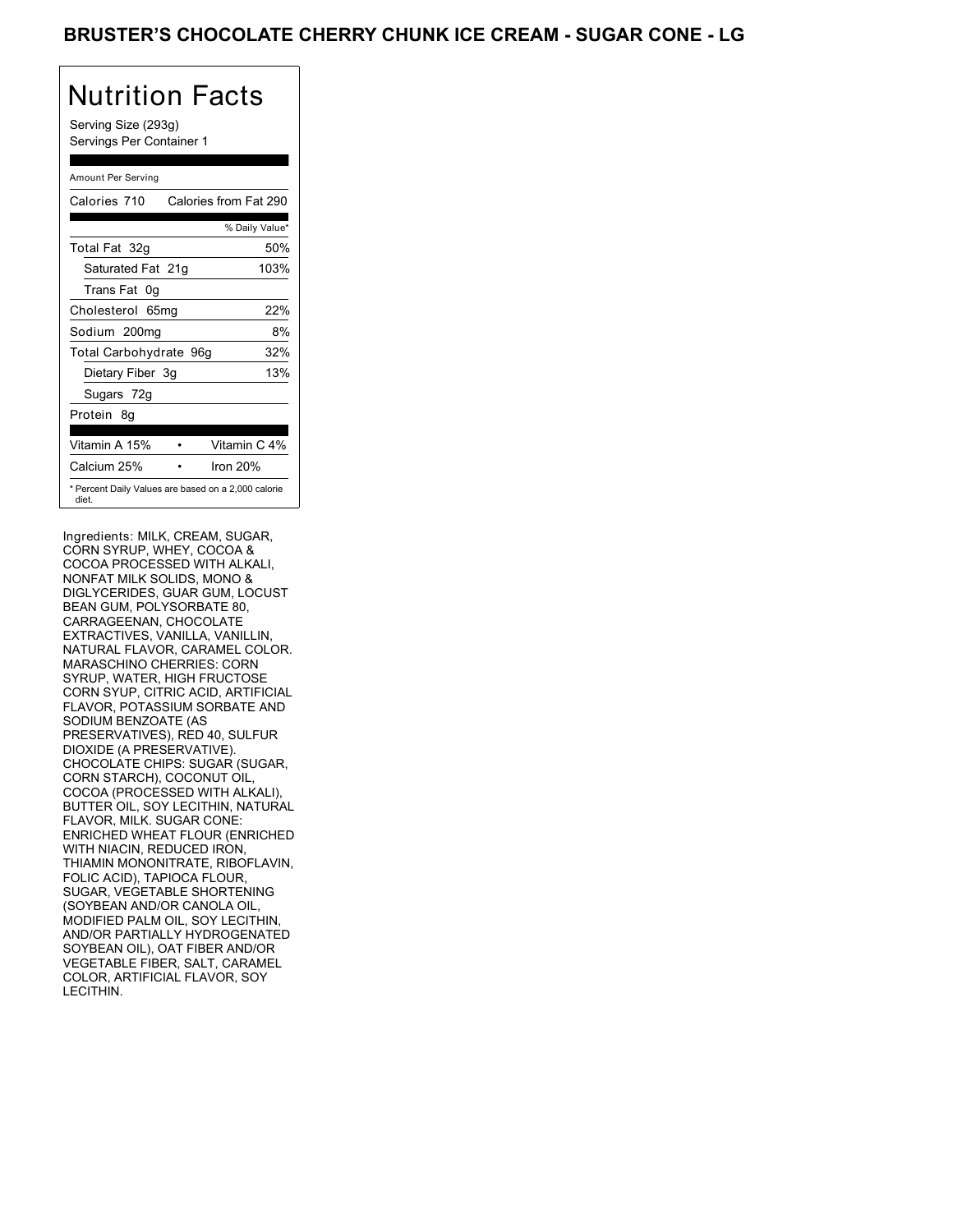Serving Size (146g) Servings Per Container 1

### Amount Per Serving

| Calories 350           | Calories from Fat 150                               |
|------------------------|-----------------------------------------------------|
|                        | % Daily Value*                                      |
| Total Fat 16g          | 25%                                                 |
| Saturated Fat 10g      | 51%                                                 |
| Trans Fat 0q           |                                                     |
| Cholesterol 30mg       | 11%                                                 |
| Sodium 100mg           | $4\%$                                               |
| Total Carbohydrate 47g | 16%                                                 |
| Dietary Fiber 2g       | 7%                                                  |
| Sugars 35g             |                                                     |
| Protein 4q             |                                                     |
| Vitamin A 8%           | Vitamin C 2%                                        |
| Calcium 15%            | Iron $10%$                                          |
| diet.                  | * Percent Daily Values are based on a 2,000 calorie |

Ingredients: MILK, CREAM, SUGAR, CORN SYRUP, WHEY, COCOA & COCOA PROCESSED WITH ALKALI, NONFAT MILK SOLIDS, MONO & DIGLYCERIDES, GUAR GUM, LOCUST BEAN GUM, POLYSORBATE 80, CARRAGEENAN, CHOCOLATE EXTRACTIVES, VANILLA, VANILLIN, NATURAL FLAVOR, CARAMEL COLOR. MARASCHINO CHERRIES: CORN SYRUP, WATER, HIGH FRUCTOSE CORN SYUP, CITRIC ACID, ARTIFICIAL FLAVOR, POTASSIUM SORBATE AND SODIUM BENZOATE (AS PRESERVATIVES), RED 40, SULFUR DIOXIDE (A PRESERVATIVE). CHOCOLATE CHIPS: SUGAR (SUGAR, CORN STARCH), COCONUT OIL, COCOA (PROCESSED WITH ALKALI), BUTTER OIL, SOY LECITHIN, NATURAL FLAVOR, MILK. CAKE CONE: ENRICHED WHEAT FLOUR (ENRICHED WITH NIACIN, REDUCED IRON, THIAMIN MONONITRATE, RIBOFLAVIN, FOLIC ACID), TAPIOCA FLOUR, SUGAR, VEGETABLE OIL SHORTENING (SOYBEAN AND/OR CANOLA OIL, MODIFIED PALM OIL, SOY LECITHIN, AND/OR PARTIALLY HYDROGENATED SOYBEAN OIL), LEAVENING (SODIUM BICARBONATE, AMMONIUM BICARBONATE), SALT, NATURAL FLAVOR, ANNATTO (VEGETABLE COLOR).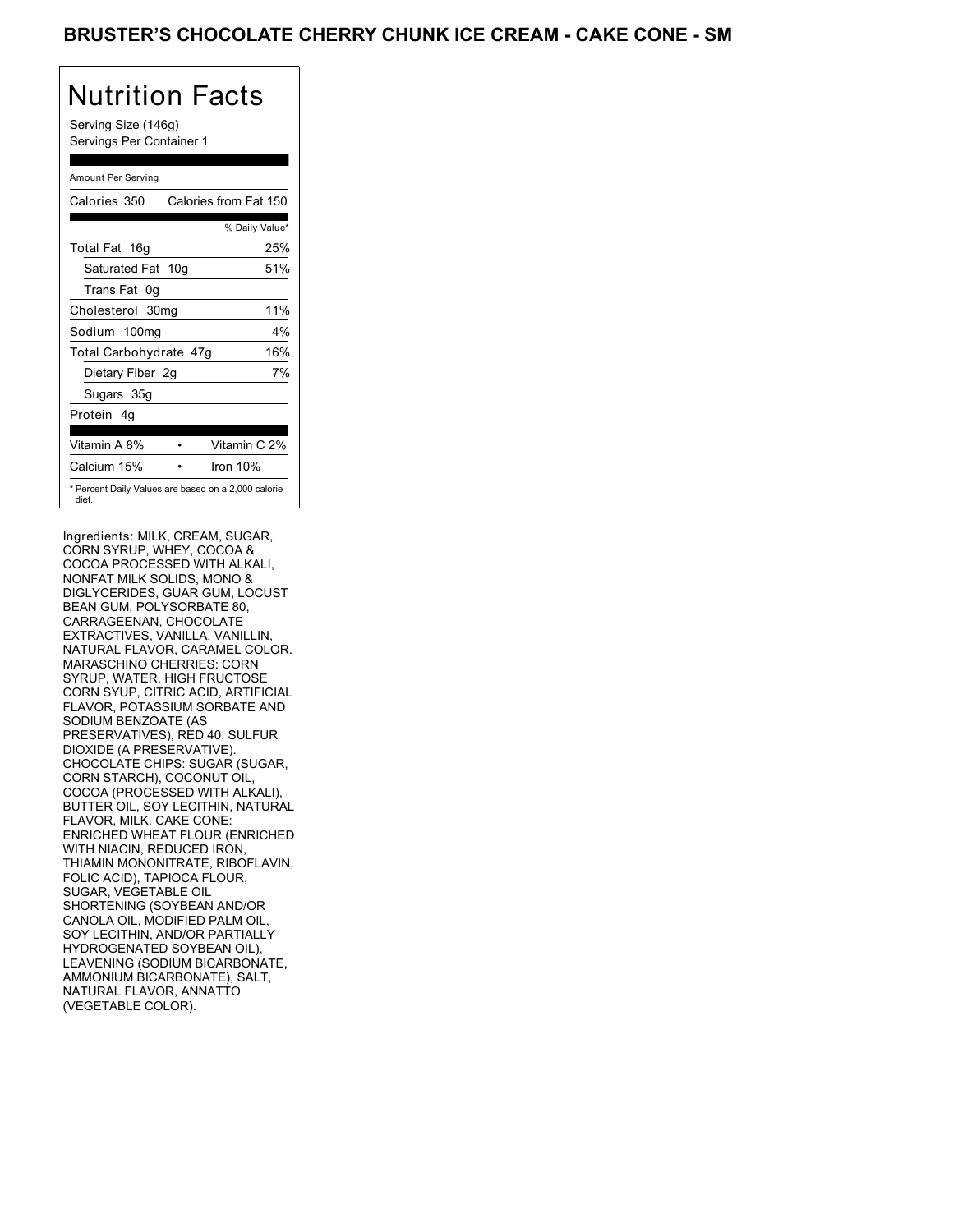Serving Size (216g) Servings Per Container 1

### Amount Per Serving

| Calories 510           | Calories from Fat 220                               |
|------------------------|-----------------------------------------------------|
|                        | % Daily Value*                                      |
| Total Fat 24g          | 37%                                                 |
| Saturated Fat 15g      | 77%                                                 |
| Trans Fat 0q           |                                                     |
| Cholesterol 50mg       | 16%                                                 |
| Sodium 150mg           | 6%                                                  |
| Total Carbohydrate 68g | 23%                                                 |
| Dietary Fiber 3g       | 10%                                                 |
| Sugars 52g             |                                                     |
| Protein 6q             |                                                     |
| Vitamin A 15%          | Vitamin C 4%                                        |
| Calcium 20%            | Iron $15%$                                          |
| diet.                  | * Percent Daily Values are based on a 2,000 calorie |

Ingredients: MILK, CREAM, SUGAR, CORN SYRUP, WHEY, COCOA & COCOA PROCESSED WITH ALKALI, NONFAT MILK SOLIDS, MONO & DIGLYCERIDES, GUAR GUM, LOCUST BEAN GUM, POLYSORBATE 80, CARRAGEENAN, CHOCOLATE EXTRACTIVES, VANILLA, VANILLIN, NATURAL FLAVOR, CARAMEL COLOR. MARASCHINO CHERRIES: CORN SYRUP, WATER, HIGH FRUCTOSE CORN SYUP, CITRIC ACID, ARTIFICIAL FLAVOR, POTASSIUM SORBATE AND SODIUM BENZOATE (AS PRESERVATIVES), RED 40, SULFUR DIOXIDE (A PRESERVATIVE). CHOCOLATE CHIPS: SUGAR (SUGAR, CORN STARCH), COCONUT OIL, COCOA (PROCESSED WITH ALKALI), BUTTER OIL, SOY LECITHIN, NATURAL FLAVOR, MILK. CAKE CONE: ENRICHED WHEAT FLOUR (ENRICHED WITH NIACIN, REDUCED IRON, THIAMIN MONONITRATE, RIBOFLAVIN, FOLIC ACID), TAPIOCA FLOUR, SUGAR, VEGETABLE OIL SHORTENING (SOYBEAN AND/OR CANOLA OIL, MODIFIED PALM OIL, SOY LECITHIN, AND/OR PARTIALLY HYDROGENATED SOYBEAN OIL), LEAVENING (SODIUM BICARBONATE, AMMONIUM BICARBONATE), SALT, NATURAL FLAVOR, ANNATTO (VEGETABLE COLOR).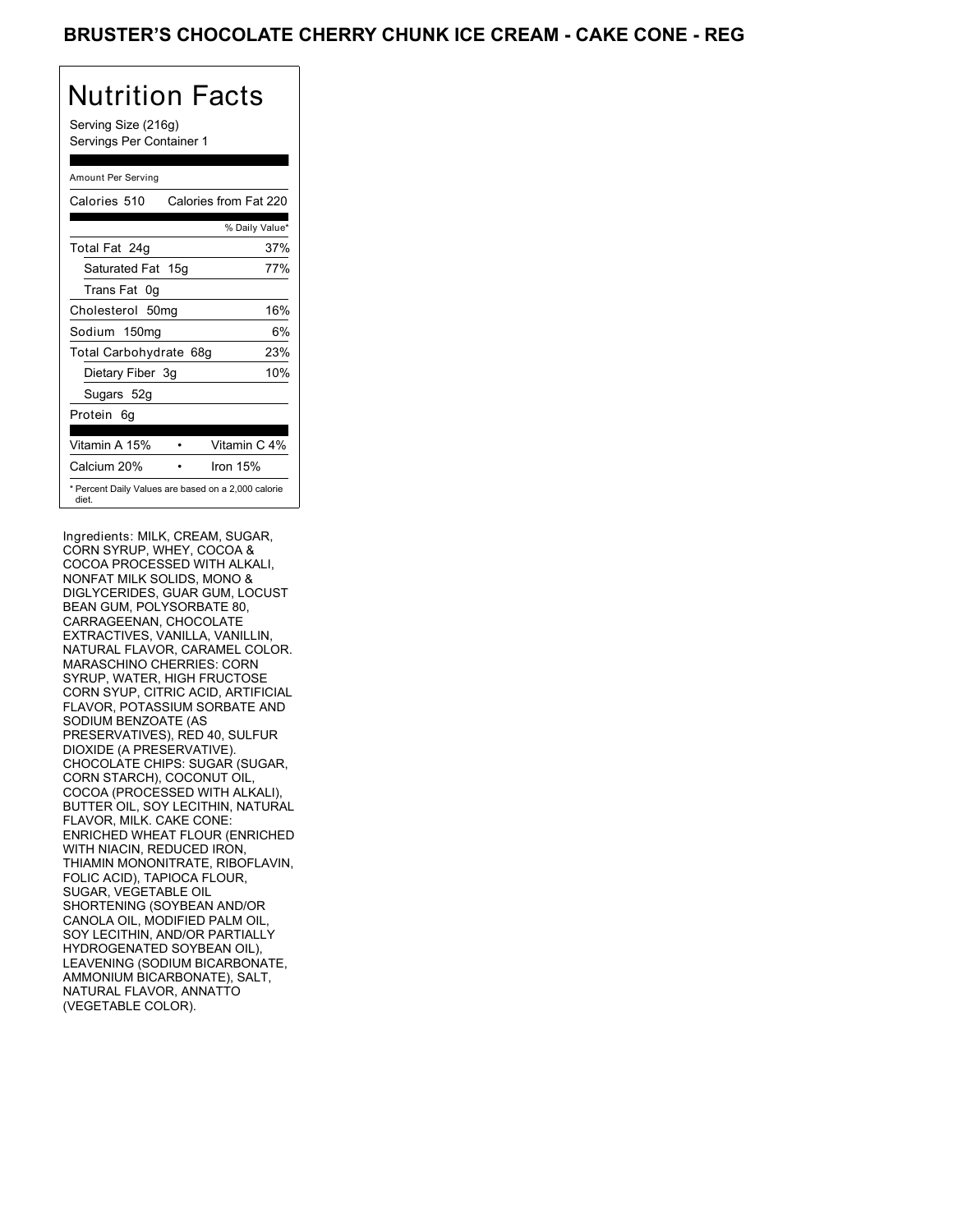Serving Size (286g) Servings Per Container 1

### Amount Per Serving

| Calories 680           | Calories from Fat 290                               |
|------------------------|-----------------------------------------------------|
|                        | % Daily Value*                                      |
| Total Fat 32g          | 49%                                                 |
| Saturated Fat 21g      | 103%                                                |
| Trans Fat 0q           |                                                     |
| Cholesterol 65mg       | 22%                                                 |
| Sodium 190mg           | 8%                                                  |
| Total Carbohydrate 89g | 30%                                                 |
| Dietary Fiber 3g       | 13%                                                 |
| Sugars 69g             |                                                     |
| Protein 8q             |                                                     |
| Vitamin A 15%          | Vitamin C 4%                                        |
| Calcium 25%            | Iron 20%                                            |
| diet.                  | * Percent Daily Values are based on a 2,000 calorie |

Ingredients: MILK, CREAM, SUGAR, CORN SYRUP, WHEY, COCOA & COCOA PROCESSED WITH ALKALI, NONFAT MILK SOLIDS, MONO & DIGLYCERIDES, GUAR GUM, LOCUST BEAN GUM, POLYSORBATE 80, CARRAGEENAN, CHOCOLATE EXTRACTIVES, VANILLA, VANILLIN, NATURAL FLAVOR, CARAMEL COLOR. MARASCHINO CHERRIES: CORN SYRUP, WATER, HIGH FRUCTOSE CORN SYUP, CITRIC ACID, ARTIFICIAL FLAVOR, POTASSIUM SORBATE AND SODIUM BENZOATE (AS PRESERVATIVES), RED 40, SULFUR DIOXIDE (A PRESERVATIVE). CHOCOLATE CHIPS: SUGAR (SUGAR, CORN STARCH), COCONUT OIL, COCOA (PROCESSED WITH ALKALI), BUTTER OIL, SOY LECITHIN, NATURAL FLAVOR, MILK. CAKE CONE: ENRICHED WHEAT FLOUR (ENRICHED WITH NIACIN, REDUCED IRON, THIAMIN MONONITRATE, RIBOFLAVIN, FOLIC ACID), TAPIOCA FLOUR, SUGAR, VEGETABLE OIL SHORTENING (SOYBEAN AND/OR CANOLA OIL, MODIFIED PALM OIL, SOY LECITHIN, AND/OR PARTIALLY HYDROGENATED SOYBEAN OIL), LEAVENING (SODIUM BICARBONATE, AMMONIUM BICARBONATE), SALT, NATURAL FLAVOR, ANNATTO (VEGETABLE COLOR).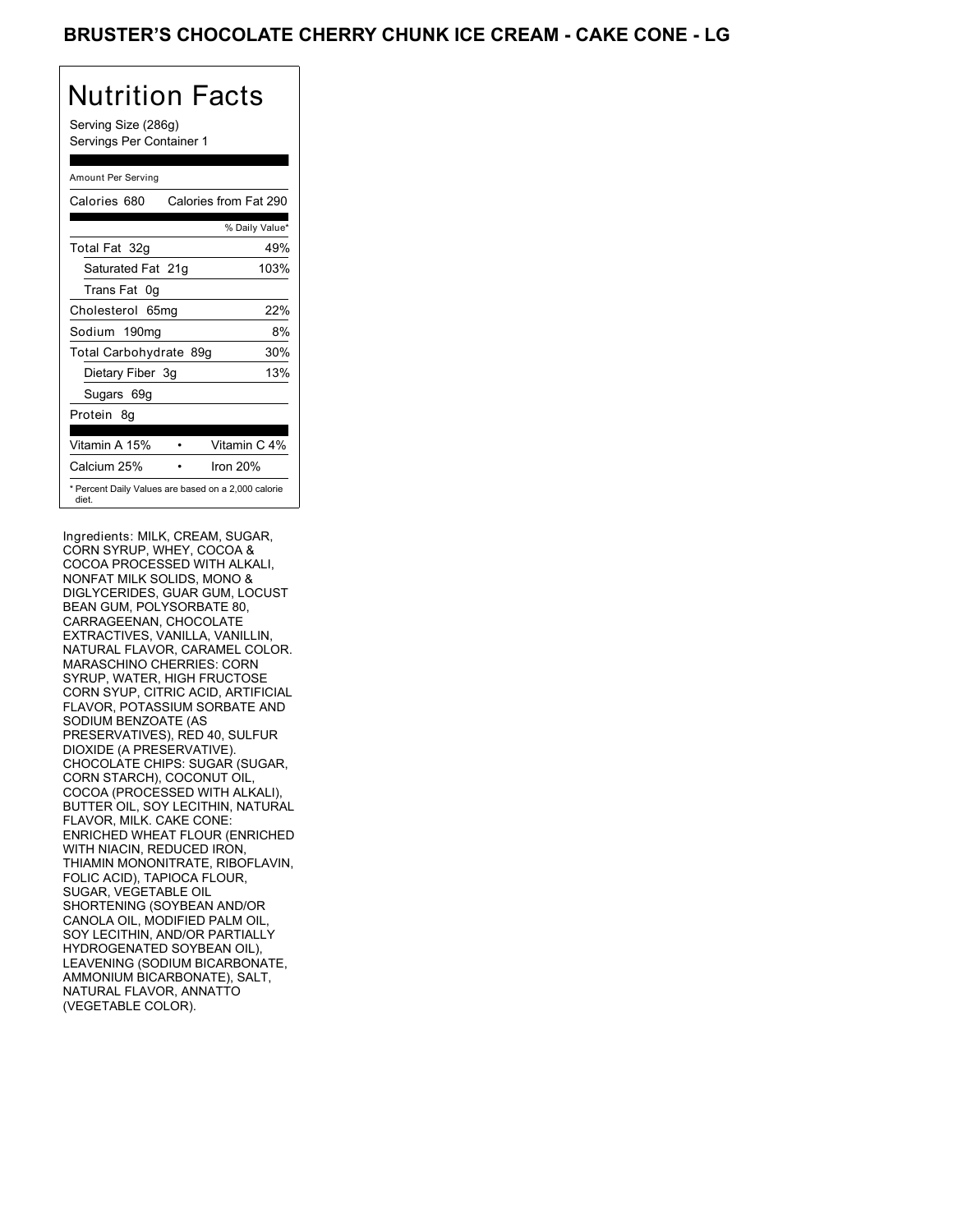Serving Size (170g) Servings Per Container 1

### Amount Per Serving

| Calories 450                                                 | Calories from Fat 170 |
|--------------------------------------------------------------|-----------------------|
|                                                              | % Daily Value*        |
| Total Fat 19g                                                | 30%                   |
| Saturated Fat 11g                                            | 55%                   |
| Trans Fat 0q                                                 |                       |
| Cholesterol 40mg                                             | 13%                   |
| Sodium 90mg                                                  | 4%                    |
| Total Carbohydrate 65g                                       | 22%                   |
| Dietary Fiber 2g                                             | 7%                    |
| Sugars 45g                                                   |                       |
| Protein 5g                                                   |                       |
| Vitamin A 8%                                                 | Vitamin C 2%          |
| Calcium 15%                                                  | Iron 10%              |
| * Percent Daily Values are based on a 2,000 calorie<br>diet. |                       |

Ingredients: MILK, CREAM, SUGAR, CORN SYRUP, WHEY, COCOA & COCOA PROCESSED WITH ALKALI, NONFAT MILK SOLIDS, MONO & DIGLYCERIDES, GUAR GUM, LOCUST BEAN GUM, POLYSORBATE 80, CARRAGEENAN, CHOCOLATE EXTRACTIVES, VANILLA, VANILLIN, NATURAL FLAVOR, CARAMEL COLOR. MARASCHINO CHERRIES: CORN SYRUP, WATER, HIGH FRUCTOSE CORN SYUP, CITRIC ACID, ARTIFICIAL FLAVOR, POTASSIUM SORBATE AND SODIUM BENZOATE (AS PRESERVATIVES), RED 40, SULFUR DIOXIDE (A PRESERVATIVE). CHOCOLATE CHIPS: SUGAR (SUGAR, CORN STARCH), COCONUT OIL, COCOA (PROCESSED WITH ALKALI), BUTTER OIL, SOY LECITHIN, NATURAL FLAVOR, MILK. WAFFLE CONE: ENRICHED BLEACHED WHEAT FLOUR (ENRICHED WITH NIACIN, REDUCED IRON, THIAMIN MONONITRATE, RIBOFLAVIN, FOLIC ACID), SUGAR, VEGETABLE SHORTENING (PARTIALLY HYDROGENATED SOYBEAN AND COTTONSEED OILS), WHOLE EGG, ARTIFICIAL FLAVOR (INCLUDING MALTODEXTRIN, MODIFIED CORNSTARCH, BUTTER, BUTTERMILK), DEXTROSE, SOY LECITHIN, ARTIFICIAL VANILLA FLAVOR.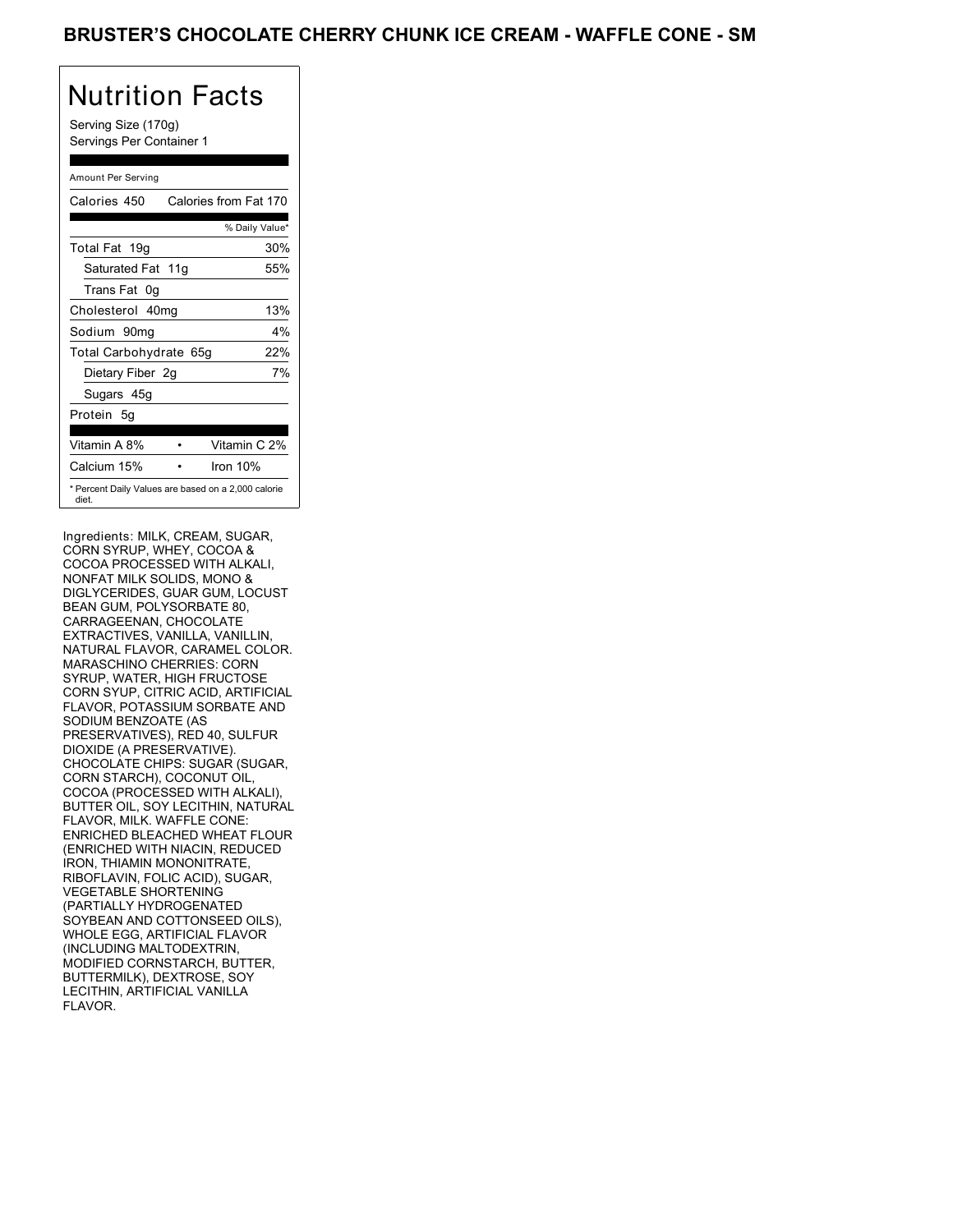Serving Size (240g) Servings Per Container 1

### Amount Per Serving

| Calories 620           | Calories from Fat 240                               |
|------------------------|-----------------------------------------------------|
|                        | % Daily Value*                                      |
| Total Fat 27g          | 42%                                                 |
| Saturated Fat 16g      | 81%                                                 |
| Trans Fat 0q           |                                                     |
| Cholesterol 55mg       | 19%                                                 |
| Sodium 135mg           | 6%                                                  |
| Total Carbohydrate 86g | 29%                                                 |
| Dietary Fiber 3g       | 10%                                                 |
| Sugars 62g             |                                                     |
| Protein 7q             |                                                     |
|                        |                                                     |
| Vitamin A 15%          | Vitamin C 4%                                        |
| Calcium 20%            | Iron $15%$                                          |
| diet.                  | * Percent Daily Values are based on a 2,000 calorie |

Ingredients: MILK, CREAM, SUGAR, CORN SYRUP, WHEY, COCOA & COCOA PROCESSED WITH ALKALI, NONFAT MILK SOLIDS, MONO & DIGLYCERIDES, GUAR GUM, LOCUST BEAN GUM, POLYSORBATE 80, CARRAGEENAN, CHOCOLATE EXTRACTIVES, VANILLA, VANILLIN, NATURAL FLAVOR, CARAMEL COLOR. MARASCHINO CHERRIES: CORN SYRUP, WATER, HIGH FRUCTOSE CORN SYUP, CITRIC ACID, ARTIFICIAL FLAVOR, POTASSIUM SORBATE AND SODIUM BENZOATE (AS PRESERVATIVES), RED 40, SULFUR DIOXIDE (A PRESERVATIVE). CHOCOLATE CHIPS: SUGAR (SUGAR, CORN STARCH), COCONUT OIL, COCOA (PROCESSED WITH ALKALI), BUTTER OIL, SOY LECITHIN, NATURAL FLAVOR, MILK. WAFFLE CONE: ENRICHED BLEACHED WHEAT FLOUR (ENRICHED WITH NIACIN, REDUCED IRON, THIAMIN MONONITRATE, RIBOFLAVIN, FOLIC ACID), SUGAR, VEGETABLE SHORTENING (PARTIALLY HYDROGENATED SOYBEAN AND COTTONSEED OILS), WHOLE EGG, ARTIFICIAL FLAVOR (INCLUDING MALTODEXTRIN, MODIFIED CORNSTARCH, BUTTER, BUTTERMILK), DEXTROSE, SOY LECITHIN, ARTIFICIAL VANILLA FLAVOR.